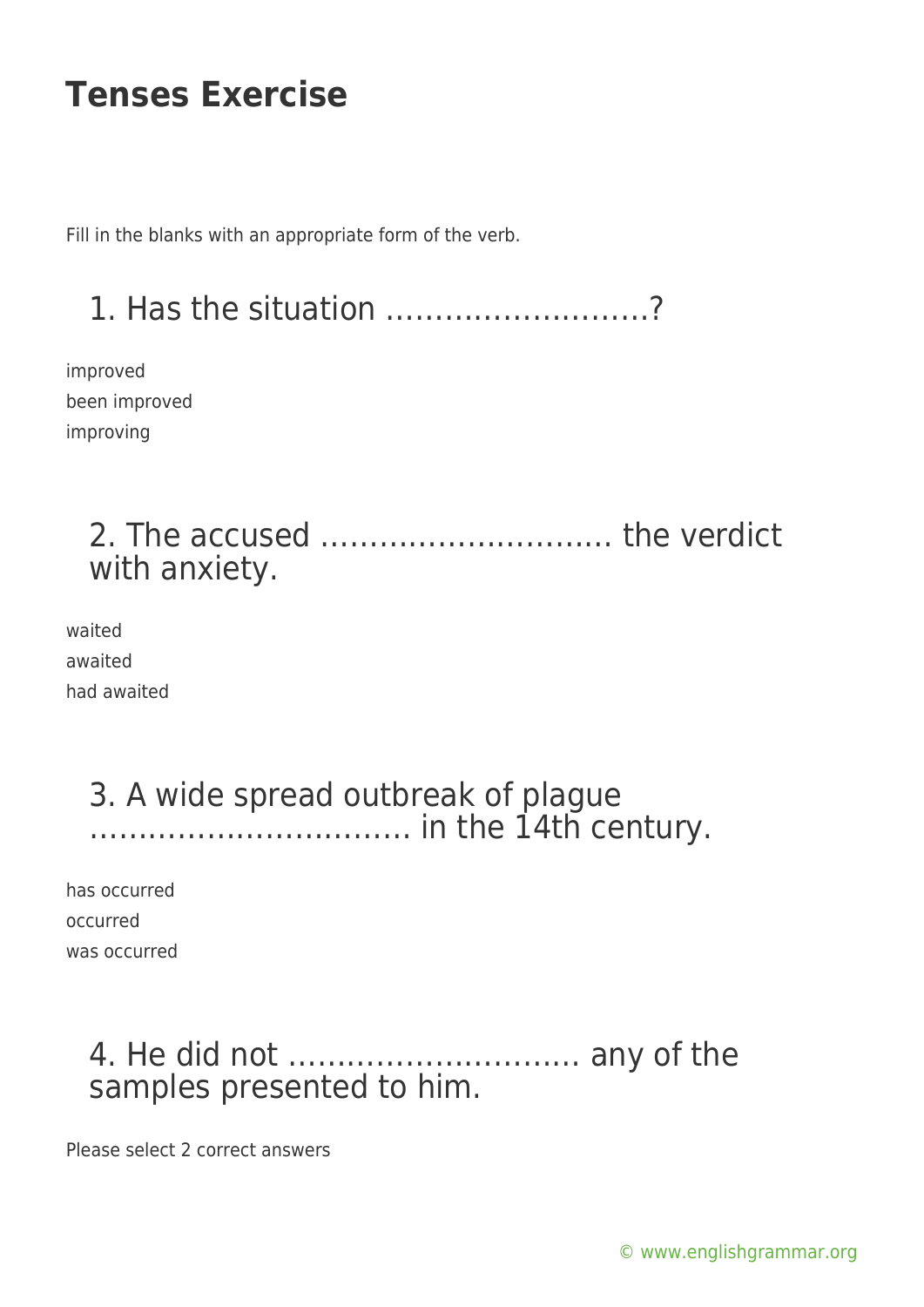take took taken

## 5. Last month I ………………………. to Canada to see my brother.

went have gone had gone

#### 6. There is no use phoning now. They must …………………………..

go have gone had gone

# 7. None of them ……………………… up.

turned was turning turning

[© www.englishgrammar.org](https://www.englishgrammar.org/)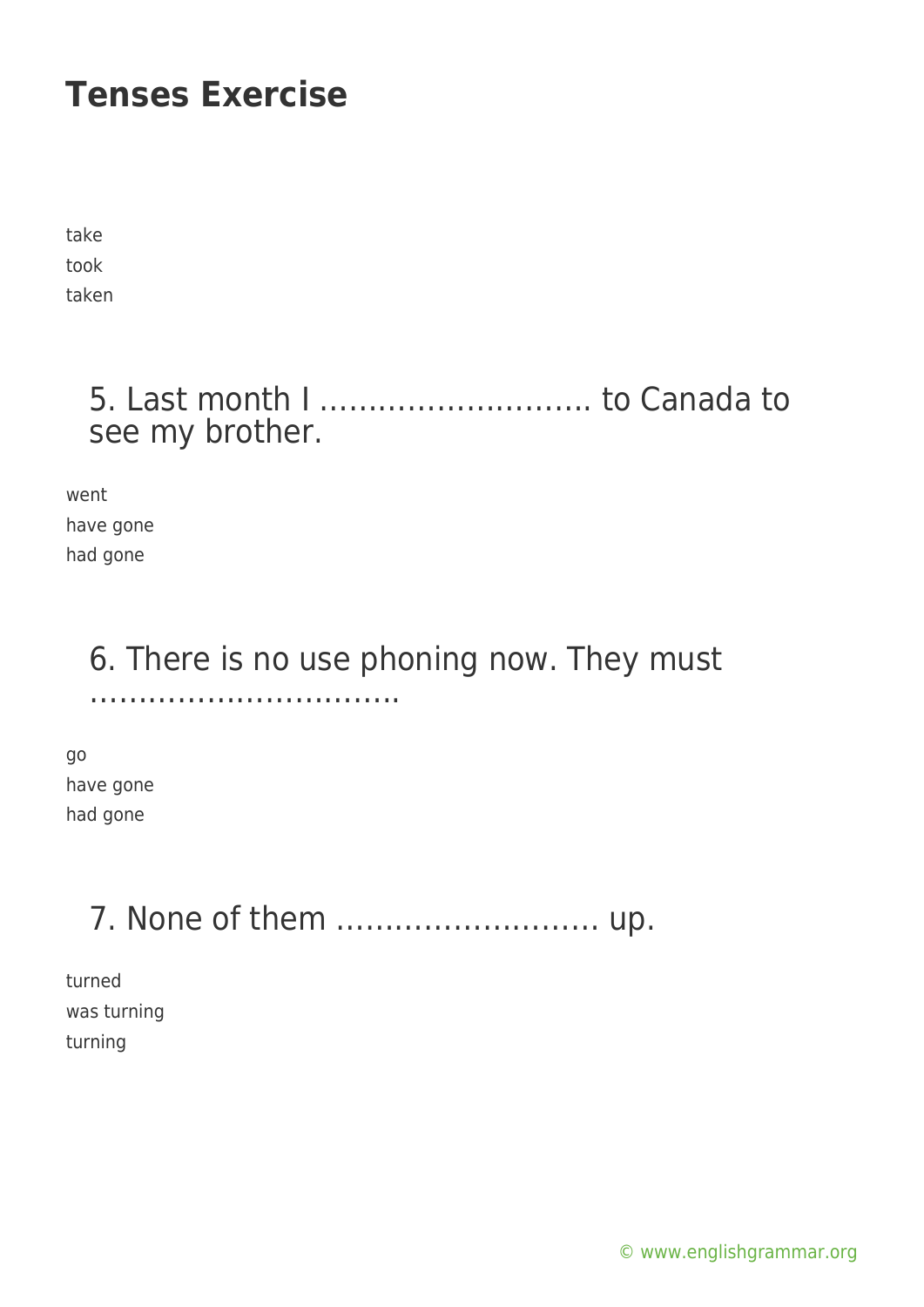## 8. He ……………………………. much of his spare time in the library.

spend spends is spending

> 9. We were …………………………… to hear the news.

saded sadden saddened

> 10. He ………………………….. ill for a week when his brother came.

was has been had been

> 11. We ……………………………… hurry, we have got plenty of time.

need not to need not